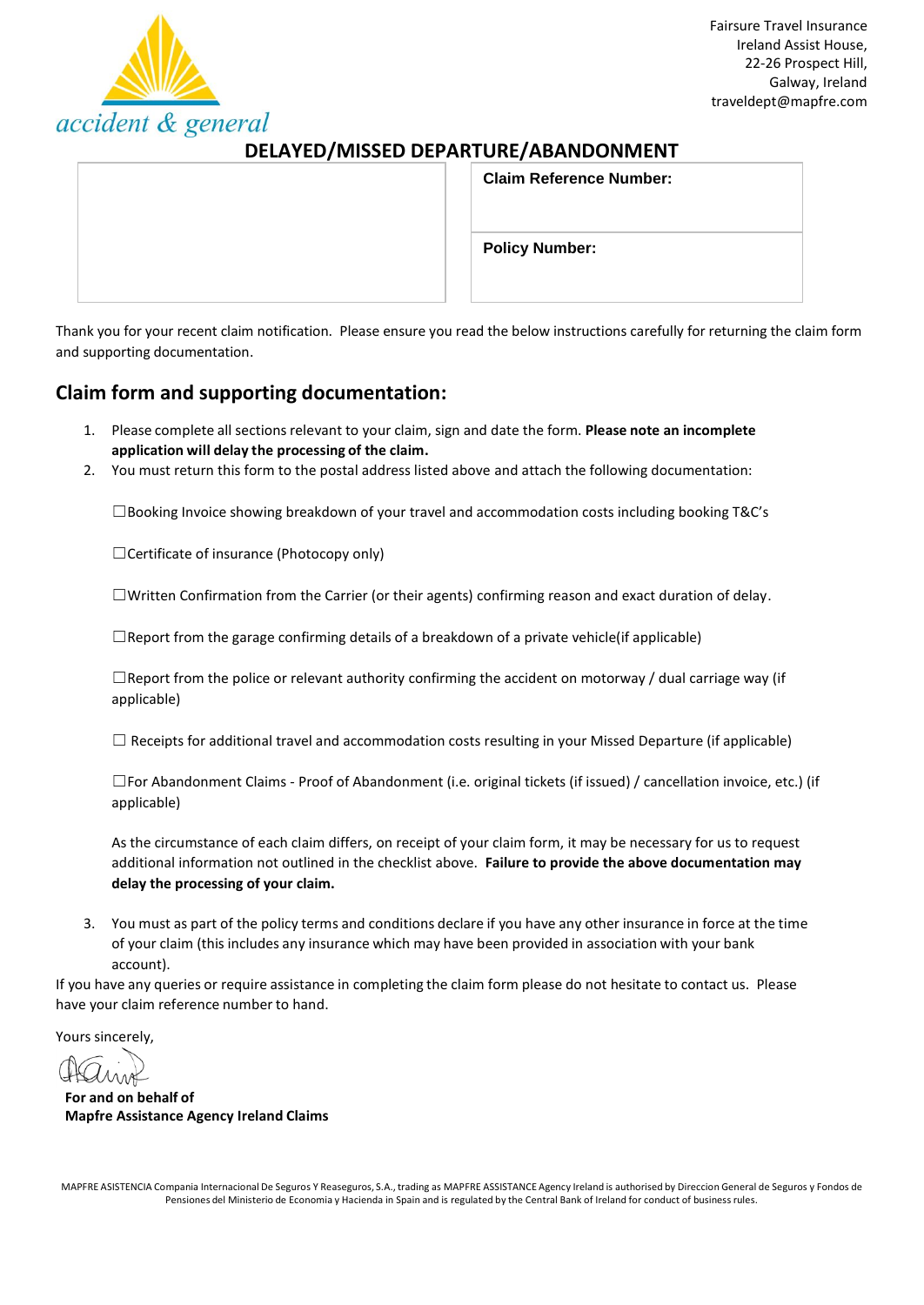

# **TRAVEL DELAY / MISSED DEPARTURE / ABANDONMENT CLAIM FORM**

### **Claim Reference Number:**

(Please see first page of claim form for your reference)

**Policy Number:**

(Please see first page of claim form for your policy number)

## **DATA PROTECTION**

We will ask you to provide some specific information regarding the medical condition or injury giving rise you your claim, and also regarding current or past medical conditions for you and, where relevant, for your fellow travellers close relatives or close business associate. We will only use sensitive information for the specific purpose you provide it, including to validate and administer your claim, and to provide the services described in the policy. This may include sharing with service providers, and of you have travelled outside the European Economic Area 'EEA', it may be necessary for us to transfer your data and share with service providers outside the EEA/ Further information about how data is used and shared can be found on our privacy policy o[n www.mapfreassistance.ie/gdpr.](http://www.mapfreassistance.ie/gdpr)

You must ensure that you only provide sensitive information amount other people where you have the consent or legal right to do so.

## **Do you provide your consent for such use, transfer and sharing of the data you provide?**

Note, if you do not wish to provide consent, this prevents us from providing cover under the policy and we are hereby released from any liability for your claim.

## **SECTION A CLAIMANT DETAILS** Title: Gender: Forename: Surname: Surname: Surname: Surname: Surname: Surname: Surname: Surname: Surname: Surname: Surname: Surname: Surname: Surname: Surname: Surname: Surname: Surname: Surname: Surname: Surname: Surname: Surname: Surna Date of Birth:  $\qquad \qquad \qquad$  Date of Birth: Address: Note and the Mumber: Note and the Mumber: Home Phone Number: Work Phone Number: Mobile Number: Email Address: **TRIP DETAILS** Tour operator: Booking agent: Destination: **Destination: Destination: Destination: Destination: Destination: Destination: Destination: Destination: Destination: Destination: Destination: Destination: Destination: Destination:**

## **SECTION B**

## **ANY OTHER INSURANCE DETAILS:**

Travel Insurance policy? YES □NO□

Insurance with your bank account / bank card? YES  $\Box$  NO $\Box$ 

Any other insurance policy which may cover this loss? YES  $\Box$  NO $\Box$ 

If Yes to any of the above, please provide Company Name & Policy Number:

Departure date:  $\qquad \qquad$  |  $\qquad \qquad$  Return date:

## **PREVIOUS CLAIMS HISTORY:**

## Have you made ANY insurance claim in the past 3 years? (If yes, please provide details below) YES/NO

| Year | <b>Type Of Claim</b> | <b>Amount Claimed</b> | Company |
|------|----------------------|-----------------------|---------|
|      |                      |                       |         |
|      |                      |                       |         |

MAPFRE ASISTENCIA Compania Internacional De Seguros Y Reaseguros, S.A., trading as MAPFRE ASSISTANCE Agency Ireland is authorised by Direccion General de Seguros y Fondos de Pensiones del Ministerio de Economia y Hacienda in Spain and is regulated by the Central Bank of Ireland for conduct of business rules.